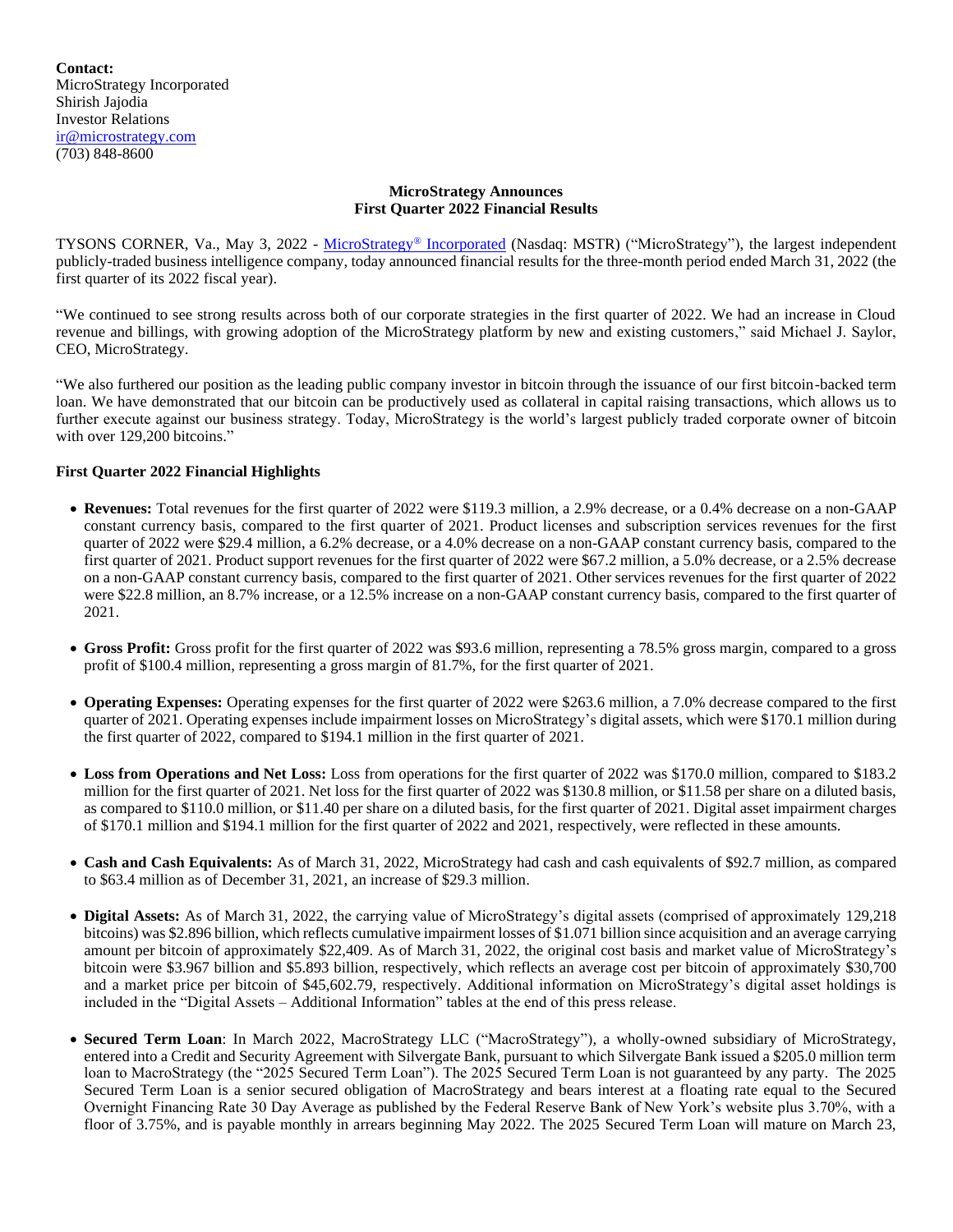2025, unless earlier prepaid or repaid in accordance with its terms. The total net proceeds from the 2025 Secured Term Loan, after deducting lender fees and third-party costs, were approximately \$204.6 million. The 2025 Secured Term Loan is collateralized by bitcoin held with a third-party custodian and by a \$5.0 million cash reserve account with Silvergate Bank. MacroStrategy is required to maintain a Loan to collateral value ratio ("LTV Ratio") of 50% or less (not including the cash reserve). As of March 31, 2022, approximately 19,466 of the bitcoins held by MacroStrategy serve as part of the collateral for the 2025 Secured Term Loan. As of March 31, 2022 the net carrying value of the 2025 Secured Term Loan was \$204.6 million, net of unamortized issuance costs, and was classified as a long-term liability in the "Long-term debt, net" line item in MicroStrategy's Consolidated Balance Sheets.

The tables provided at the end of this press release include a reconciliation of the most directly comparable financial measures prepared in accordance with generally accepted accounting principles in the United States ("GAAP") to non-GAAP financial measures for the three months ended March 31, 2022 and 2021. An explanation of non-GAAP financial measures is also included under the heading "Non-GAAP Financial Measures" below. Additional non-GAAP financial measures are included in MicroStrategy's "Q1 2022 Earnings Presentation," which will be available under the "Events and Presentations" section of MicroStrategy's investor relations website at [https://www.microstrategy.com/en/investor-relations.](https://www.microstrategy.com/en/investor-relations)

# **MicroStrategy Names Andrew Kang Chief Financial Officer**

MicroStrategy also announced today that it has appointed Andrew Kang as its new Senior Executive Vice President & Chief Financial Officer, effective as of his start date with MicroStrategy, which is expected to be on or about May 9, 2022. Phong Le will continue serving as MicroStrategy's Chief Financial Officer until Mr. Kang's start date, after which Mr. Le will continue as MicroStrategy's President.

Mr. Kang previously served as Executive Vice President and Chief Financial Officer of Greensky, Inc., a leading U.S.-based technology company enabling frictionless promotional finance at the point of sale for merchants, consumers and bank partners, since September 2020. Prior to Greensky, Mr. Kang served as Corporate Treasurer for Santander Holdings USA, the \$150 billion U.S. bank holding company under Banco Santander S.A., and Executive Vice President for Santander Consumer USA, a full spectrum auto finance company. Previously, Mr. Kang held positions in finance and treasury at Exeter Finance, HSBC Finance, Capital One and Thomson Reuters. Mr. Kang received his Bachelor of Arts in Biology and post-baccalaureate certification in Accounting, both from the University of Virginia.

"We are excited to welcome Andrew to our management team. Andrew has extensive finance leadership and capital markets experience, making him an excellent choice as MicroStrategy's next Chief Financial Officer," said Mr. Saylor. "I believe he will make significant contributions to our business as we continue to execute on MicroStrategy's enterprise software and bitcoin strategies."

#### **Non-GAAP Financial Measures**

MicroStrategy is providing supplemental financial measures for (i) non-GAAP loss from operations that excludes the impact of sharebased compensation expense, (ii) non-GAAP net loss and non-GAAP diluted loss per share that exclude the impact of share-based compensation expense, interest expense arising from the amortization of debt issuance costs related to MicroStrategy's long-term debt, and related income tax effects, and (iii) non-GAAP constant currency revenues that exclude foreign currency exchange rate fluctuations. These supplemental financial measures are not measurements of financial performance under GAAP and, as a result, these supplemental financial measures may not be comparable to similarly titled measures of other companies. Management uses these non-GAAP financial measures internally to help understand, manage, and evaluate business performance and to help make operating decisions.

MicroStrategy believes that these non-GAAP financial measures are also useful to investors and analysts in comparing its performance across reporting periods on a consistent basis. The first supplemental financial measure excludes a significant non-cash expense that MicroStrategy believes is not reflective of its general business performance, and for which the accounting requires management judgment and the resulting share-based compensation expense could vary significantly in comparison to other companies. The second set of supplemental financial measures excludes the impact of (i) share-based compensation expense, (ii) non-cash interest expense arising from the amortization of debt issuance costs related to MicroStrategy's long-term debt, and (iii) related income tax effects. The third set of supplemental financial measures excludes changes resulting from fluctuations in foreign currency exchange rates so that results may be compared to the same period in the prior year on a non-GAAP constant currency basis. MicroStrategy believes the use of these non-GAAP financial measures can also facilitate comparison of MicroStrategy's operating results to those of its competitors.

# **Conference Call**

MicroStrategy will be discussing its first quarter 2022 financial results on a live Video Webinar today beginning at approximately 5:00 p.m. ET. The live Video Webinar and accompanying presentation materials will be available under the "Events and Presentations" section of MicroStrategy's investor relations website at [https://www.microstrategy.com/en/investor-relations.](https://www.microstrategy.com/en/investor-relations) Log-in instructions will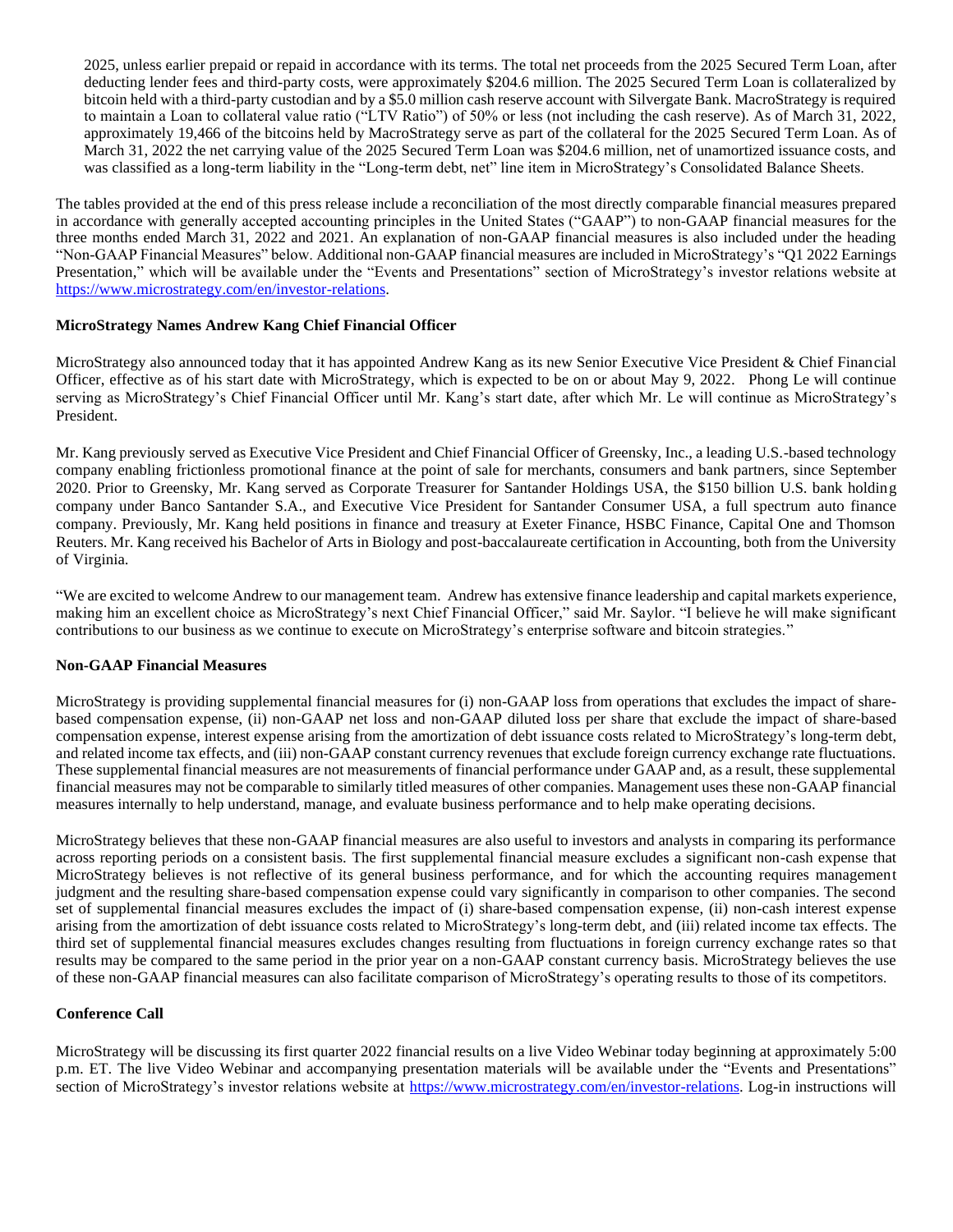be available after registering for the event. An archived replay of the event will be available beginning approximately two hours after the call concludes.

## **About MicroStrategy Incorporated**

MicroStrategy (Nasdaq: MSTR) is the largest independent publicly-traded analytics and business intelligence company. The MicroStrategy analytics platform is consistently rated as the best in enterprise analytics and is used by many of the world's most admired brands in the Fortune Global 500. We pursue two corporate strategies: (1) grow our enterprise analytics software business to promote our vision of Intelligence Everywhere and (2) acquire and hold bitcoin, which we view as a dependable store of value supported by a robust, public, open-source architecture untethered to sovereign monetary policy. For more information about MicroStrategy, visit [www.microstrategy.com.](http://www.microstrategy.com/)

MicroStrategy, Intelligent Enterprise, and MicroStrategy Library are either trademarks or registered trademarks of MicroStrategy Incorporated in the United States and certain other countries. Other product and company names mentioned herein may be the trademarks of their respective owners.

This press release may include statements that may constitute "forward-looking statements," including estimates of future business prospects or financial results and statements containing the words "believe," "estimate," "project," "expect," or similar expressions. Forward-looking statements inherently involve risks and uncertainties that could cause actual results of MicroStrategy Incorporated and its subsidiaries (collectively, the "Company") to differ materially from the forward-looking statements. Factors that could contribute to such differences include: fluctuations in the market price of bitcoin and any associated impairment charges that the Company may incur as a result of a decrease in the market price of bitcoin below the value at which the Company's bitcoins are carried on its balance sheet; gains or losses on any sales of bitcoins; changes in the accounting treatment relating to the Company's bitcoin holdings; changes in securities laws or other laws or regulations, or the adoption of new laws or regulations, relating to bitcoin that adversely affect the price of bitcoin or the Company's ability to transact in or own bitcoin; a decrease in liquidity in the markets in which bitcoin is traded; security breaches, cyberattacks, unauthorized access, loss of private keys, fraud or other circumstances or events that result in the loss of the Company's bitcoins; the level and terms of the Company's substantial indebtedness and its ability to service such debt; the extent and timing of market acceptance of the Company's new product offerings; continued acceptance of the Company's other products in the marketplace; the Company's ability to recognize revenue or deferred revenue through delivery of products or satisfactory performance of services; the timing of significant orders; delays in or the inability of the Company to develop or ship new products; customers shifting from a product license model to a cloud subscription model, which may delay the Company's ability to recognize revenue; fluctuations in tax benefits or provisions; impacts of the COVID-19 pandemic; competitive factors; general economic conditions; currency fluctuations; and other risks detailed in MicroStrategy's registration statements and periodic reports filed with the Securities and Exchange Commission ("SEC"). The Company undertakes no obligation to update these forward-looking statements for revisions or changes after the date of this release.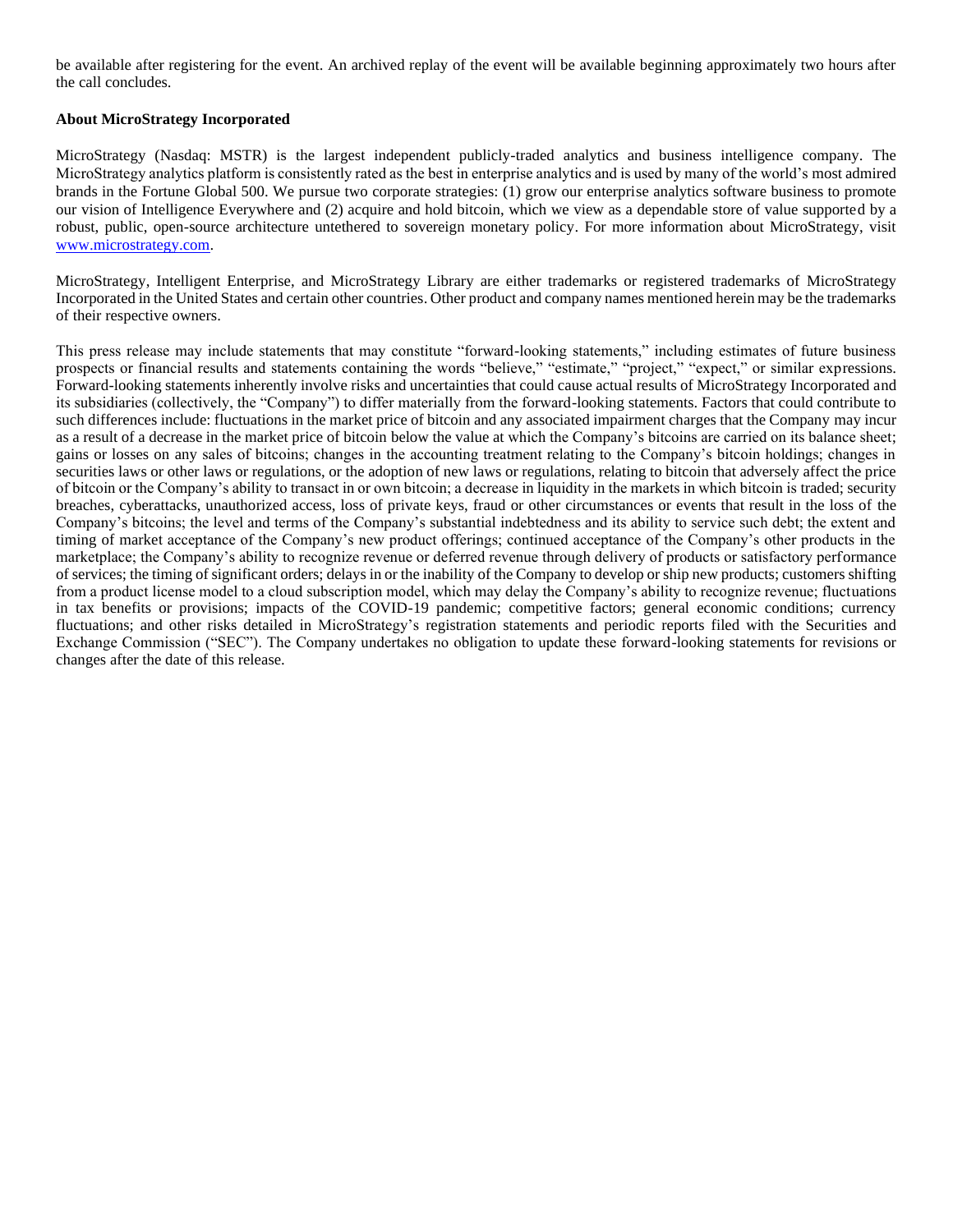# **MICROSTRATEGY INCORPORATED CONSOLIDATED STATEMENTS OF OPERATIONS (in thousands, except per share data)**

| 2022<br>2021<br>(unaudited)<br>(unaudited)<br><b>Revenues</b><br><b>Product licenses</b><br>\$<br>\$<br>16,513<br>21,280<br>12,845<br>Subscription services<br>10,026<br>Total product licenses and subscription services<br>29,358<br>31,306 | <b>Three Months Ended</b> |        |  |            |  |
|-----------------------------------------------------------------------------------------------------------------------------------------------------------------------------------------------------------------------------------------------|---------------------------|--------|--|------------|--|
|                                                                                                                                                                                                                                               | March 31,                 |        |  |            |  |
|                                                                                                                                                                                                                                               |                           |        |  |            |  |
|                                                                                                                                                                                                                                               |                           |        |  |            |  |
|                                                                                                                                                                                                                                               |                           |        |  |            |  |
|                                                                                                                                                                                                                                               |                           |        |  |            |  |
|                                                                                                                                                                                                                                               |                           |        |  |            |  |
| Product support                                                                                                                                                                                                                               |                           | 67,151 |  | 70,649     |  |
| Other services<br>22,768                                                                                                                                                                                                                      |                           |        |  | 20,947     |  |
| 119,277<br><b>Total revenues</b>                                                                                                                                                                                                              |                           |        |  | 122,902    |  |
|                                                                                                                                                                                                                                               |                           |        |  |            |  |
| <b>Cost of revenues</b>                                                                                                                                                                                                                       |                           |        |  |            |  |
| Product licenses<br>477                                                                                                                                                                                                                       |                           |        |  | 488        |  |
| Subscription services<br>5,410                                                                                                                                                                                                                |                           |        |  | 3,628      |  |
| 5,887<br>Total product licenses and subscription services                                                                                                                                                                                     |                           |        |  | 4,116      |  |
| Product support<br>5,191                                                                                                                                                                                                                      |                           |        |  | 4,812      |  |
| Other services<br>14,599                                                                                                                                                                                                                      |                           |        |  | 13,621     |  |
| <b>Total cost of revenues</b><br>25,677                                                                                                                                                                                                       |                           |        |  | 22,549     |  |
|                                                                                                                                                                                                                                               |                           |        |  |            |  |
| <b>Gross profit</b><br>93,600                                                                                                                                                                                                                 |                           |        |  | 100,353    |  |
|                                                                                                                                                                                                                                               |                           |        |  |            |  |
| <b>Operating expenses</b>                                                                                                                                                                                                                     |                           |        |  |            |  |
| Sales and marketing<br>33,240                                                                                                                                                                                                                 |                           |        |  | 38,198     |  |
| 33,523<br>Research and development                                                                                                                                                                                                            |                           |        |  | 29,483     |  |
| General and administrative<br>26,706                                                                                                                                                                                                          |                           |        |  | 21,729     |  |
| Digital asset impairment losses<br>170,091                                                                                                                                                                                                    |                           |        |  | 194,095    |  |
| <b>Total operating expenses</b><br>263,560                                                                                                                                                                                                    |                           |        |  | 283,505    |  |
|                                                                                                                                                                                                                                               |                           |        |  |            |  |
| <b>Loss from operations</b><br>(169,960)                                                                                                                                                                                                      |                           |        |  | (183, 152) |  |
| (11,039)<br>Interest expense, net                                                                                                                                                                                                             |                           |        |  | (2,396)    |  |
| 2,225<br>Other income, net                                                                                                                                                                                                                    |                           |        |  | 1,264      |  |
| <b>Loss before income taxes</b><br>(178, 774)                                                                                                                                                                                                 |                           |        |  | (184, 284) |  |
| Benefit from income taxes<br>(48,023)                                                                                                                                                                                                         |                           |        |  | (74, 264)  |  |
| \$<br><b>Net loss</b><br>\$<br>(130,751)                                                                                                                                                                                                      |                           |        |  | (110, 020) |  |
|                                                                                                                                                                                                                                               |                           |        |  |            |  |
| \$<br>\$<br>Basic loss per share (1):<br>(11.58)                                                                                                                                                                                              |                           |        |  | (11.40)    |  |
| Weighted average shares outstanding used in computing basic loss per share<br>11,289                                                                                                                                                          |                           |        |  | 9.647      |  |
|                                                                                                                                                                                                                                               |                           |        |  |            |  |
| \$<br>\$<br>Diluted loss per share (1):<br>(11.58)                                                                                                                                                                                            |                           |        |  | (11.40)    |  |
| Weighted average shares outstanding used in computing diluted loss per share<br>11,289                                                                                                                                                        |                           |        |  | 9,647      |  |

(1) Basic and fully diluted loss per share for class A and class B common stock are the same.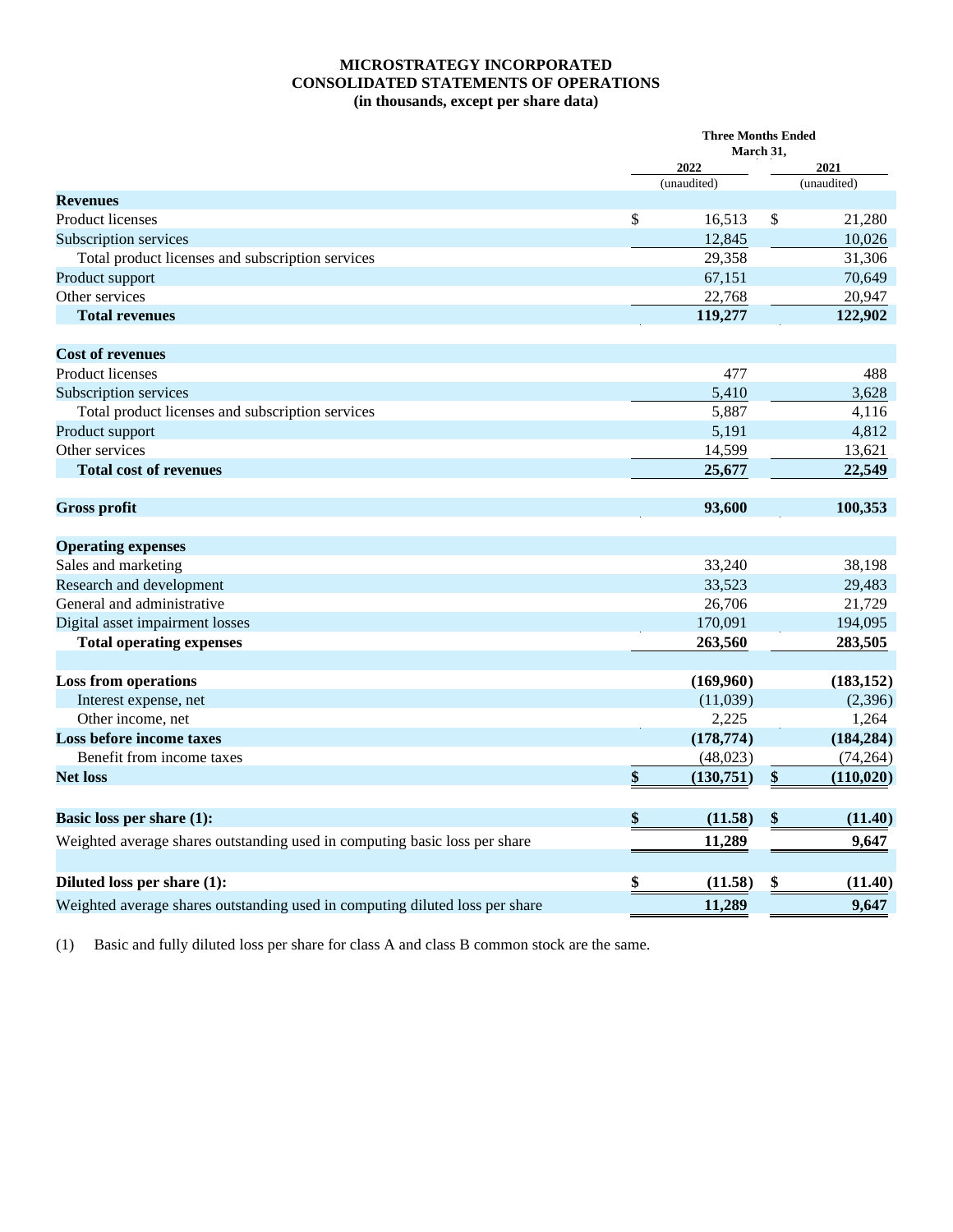#### **MICROSTRATEGY INCORPORATED CONSOLIDATED BALANCE SHEETS (in thousands, except per share data)**

|                                                                                     |                           | March 31,<br>2022 | December 31,<br>2021* |                  |  |
|-------------------------------------------------------------------------------------|---------------------------|-------------------|-----------------------|------------------|--|
|                                                                                     |                           | (unaudited)       |                       |                  |  |
| <b>Assets</b>                                                                       |                           |                   |                       |                  |  |
| Current assets                                                                      |                           |                   |                       |                  |  |
| Cash and cash equivalents                                                           | $\boldsymbol{\mathsf{S}}$ | 92,677            | \$                    | 63,356           |  |
| Restricted cash                                                                     |                           | 6,265             |                       | 1,078            |  |
| Accounts receivable, net                                                            |                           | 126,930           |                       | 189,280          |  |
| Prepaid expenses and other current assets                                           |                           | 21,116            |                       | 14,251           |  |
| Total current assets                                                                |                           | 246,988           |                       | 267,965          |  |
| Digital assets                                                                      |                           | 2,895,619         |                       | 2,850,210        |  |
| Property and equipment, net                                                         |                           | 35,680            |                       | 36,587           |  |
| Right-of-use assets                                                                 |                           | 64,637            |                       | 66,760           |  |
| Deposits and other assets                                                           |                           | 18,181            |                       | 15,820           |  |
| Deferred tax assets, net                                                            |                           | 377,282           |                       | 319,782          |  |
| <b>Total Assets</b>                                                                 | \$                        | 3,638,387         | \$                    | 3,557,124        |  |
|                                                                                     |                           |                   |                       |                  |  |
| Liabilities and Stockholders' Equity                                                |                           |                   |                       |                  |  |
| <b>Current liabilities</b>                                                          |                           |                   |                       |                  |  |
| Accounts payable, accrued expenses, and operating lease liabilities                 | \$                        | 44,388            | \$                    | 46,084           |  |
| Accrued compensation and employee benefits                                          |                           | 43,726            |                       | 54,548           |  |
| Accrued interest                                                                    |                           | 10,544            |                       | 1,493            |  |
| Deferred revenue and advance payments                                               |                           | 206,217           |                       | 209,860          |  |
| Total current liabilities                                                           |                           | 304,875           |                       | 311,985          |  |
| Long-term debt, net                                                                 |                           | 2,361,865         |                       | 2,155,151        |  |
| Deferred revenue and advance payments                                               |                           | 8,236             |                       | 8,089            |  |
| Operating lease liabilities                                                         |                           | 73,956            |                       | 76,608           |  |
| Other long-term liabilities                                                         |                           | 26,347            |                       | 26,224           |  |
| Deferred tax liabilities                                                            |                           | 109               |                       | 109              |  |
| <b>Total liabilities</b>                                                            |                           | 2,775,388         |                       | 2,578,166        |  |
| <b>Stockholders' Equity</b>                                                         |                           |                   |                       |                  |  |
| Preferred stock undesignated, \$0.001 par value; 5,000 shares authorized; no shares |                           |                   |                       |                  |  |
| issued or outstanding                                                               |                           | $\boldsymbol{0}$  |                       | $\boldsymbol{0}$ |  |
| Class A common stock, \$0.001 par value; 330,000 shares authorized; 18,018 shares   |                           |                   |                       |                  |  |
| issued and 9,334 shares outstanding, and 18,006 shares issued and 9,322 shares      |                           |                   |                       |                  |  |
| outstanding, respectively                                                           |                           | 18                |                       | 18               |  |
| Class B convertible common stock, \$0.001 par value; 165,000 shares authorized;     |                           |                   |                       |                  |  |
| 1,964 shares issued and outstanding, and 1,964 shares issued and outstanding,       |                           |                   |                       |                  |  |
| respectively                                                                        |                           | 2                 |                       | 2                |  |
| Additional paid-in capital                                                          |                           | 1,743,944         |                       | 1,727,143        |  |
| Treasury stock, at cost; 8,684 shares                                               |                           | (782, 104)        |                       | (782, 104)       |  |
| Accumulated other comprehensive loss                                                |                           | (9,552)           |                       | (7,543)          |  |
| (Accumulated deficit) retained earnings                                             |                           | (89,309)          |                       | 41,442           |  |
| <b>Total Stockholders' Equity</b>                                                   |                           | 862,999           |                       | 978,958          |  |
| <b>Total Liabilities and Stockholders' Equity</b>                                   | $\overline{\mathbf{z}}$   | 3,638,387         | \$                    | 3,557,124        |  |

\* Derived from audited financial statements.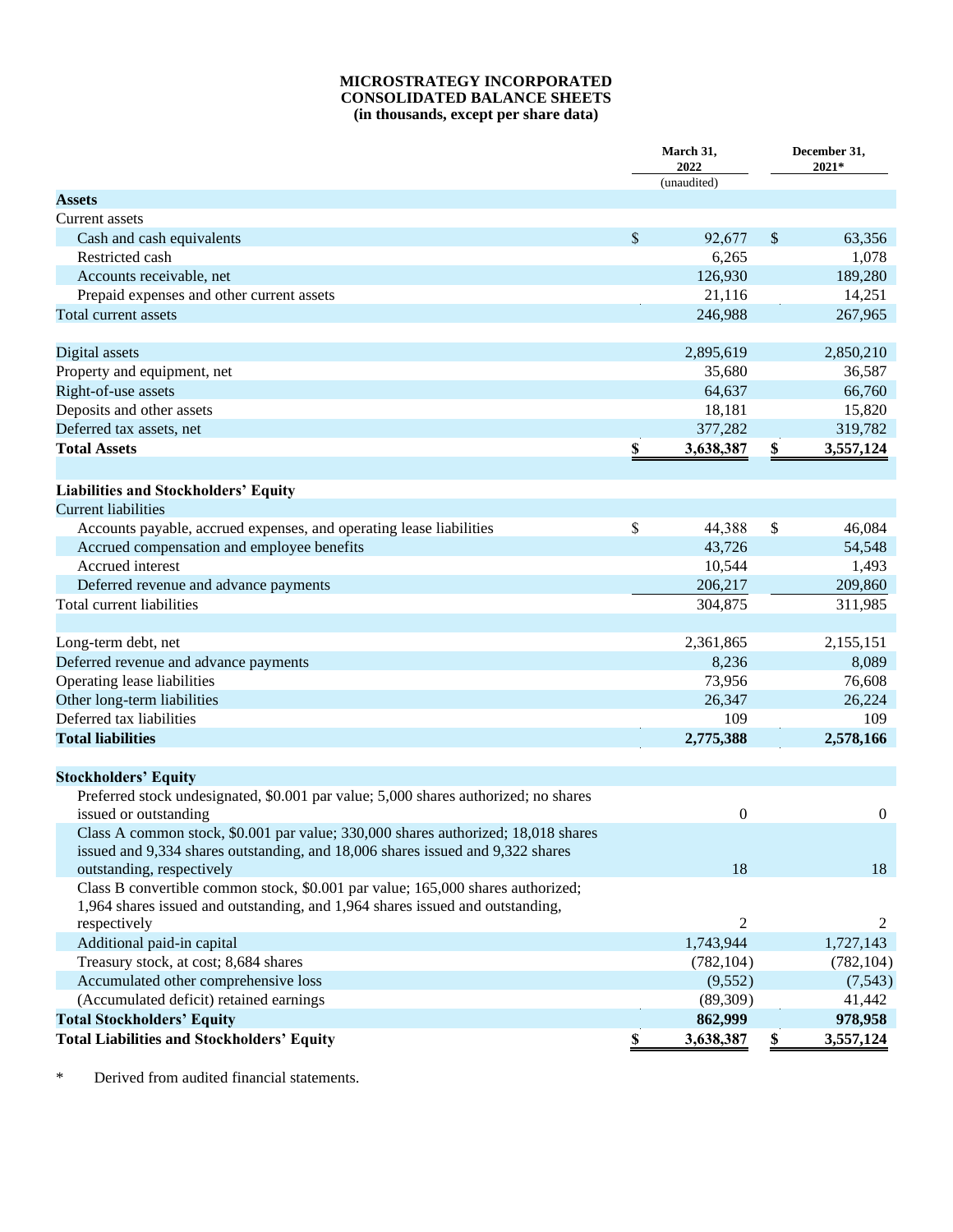### **MICROSTRATEGY INCORPORATED CONSOLIDATED STATEMENTS OF CASH FLOWS (in thousands)**

|                                                                                        | <b>Three Months Ended</b><br>March 31, |                  |      |              |
|----------------------------------------------------------------------------------------|----------------------------------------|------------------|------|--------------|
|                                                                                        | 2022                                   |                  |      | 2021         |
|                                                                                        |                                        | (unaudited)      |      | (unaudited)  |
| <b>Operating activities:</b>                                                           |                                        |                  |      |              |
| Net loss                                                                               | \$                                     | $(130,751)$ \$   |      | (110,020)    |
| Adjustments to reconcile net loss to net cash provided by operating activities:        |                                        |                  |      |              |
| Depreciation and amortization                                                          |                                        | 2,691            |      | 2,782        |
| Reduction in carrying amount of right-of-use assets                                    |                                        | 1,994            |      | 2,086        |
| Credit losses and sales allowances                                                     |                                        | 272              |      | (172)        |
| Deferred taxes                                                                         |                                        | (57, 445)        |      | (76, 759)    |
| Share-based compensation expense                                                       |                                        | 14,394           |      | 7,711        |
| Digital asset impairment losses                                                        |                                        | 170,091          |      | 194,095      |
| Amortization of issuance costs on long-term debt                                       |                                        | 2,129            |      | 1,172        |
| Changes in operating assets and liabilities:                                           |                                        |                  |      |              |
| Accounts receivable                                                                    |                                        | 8,183            |      | 6,774        |
| Prepaid expenses and other current assets                                              |                                        | (2,838)          |      | (2,919)      |
| Deposits and other assets                                                              |                                        | (5,801)          |      | (62)         |
| Accounts payable and accrued expenses                                                  |                                        | (2,041)          |      | (4,632)      |
| Accrued compensation and employee benefits                                             |                                        | (12, 735)        |      | (3,810)      |
| Accrued interest                                                                       |                                        | 9,051            |      | 1,219        |
| Deferred revenue and advance payments                                                  |                                        | 48,895           |      | 47,606       |
| Operating lease liabilities                                                            |                                        | (2, 382)         |      | (2, 458)     |
| Other long-term liabilities                                                            |                                        | (25)             |      | 90           |
| Net cash provided by operating activities                                              |                                        | 43,682           |      | 62,703       |
| <b>Investing activities:</b>                                                           |                                        |                  |      |              |
| Purchases of digital assets                                                            |                                        | (215,500)        |      | (1,086,375)  |
| Purchases of property and equipment                                                    |                                        | (641)            |      | (447)        |
| Net cash used in investing activities                                                  |                                        | (216, 141)       |      | (1,086,822)  |
|                                                                                        |                                        |                  |      |              |
| <b>Financing activities:</b>                                                           |                                        |                  |      |              |
| Proceeds from convertible senior notes                                                 |                                        | $\boldsymbol{0}$ |      | 1,050,000    |
| Issuance costs paid for convertible senior notes                                       |                                        | $\Omega$         |      | (24, 596)    |
| Proceeds from secured term loan, net of lender fees                                    |                                        | 204,693          |      | $\Omega$     |
| Proceeds from exercise of stock options                                                |                                        | 288              |      | 23,854       |
| Proceeds from sales under employee stock purchase plan                                 |                                        | 2,805            |      | $\mathbf{0}$ |
| Payment of withholding tax on vesting of restricted stock units                        |                                        | (495)            |      | $\theta$     |
| Net cash provided by financing activities                                              |                                        | 207,291          |      | 1,049,258    |
|                                                                                        |                                        |                  |      |              |
| Effect of foreign exchange rate changes on cash, cash equivalents, and restricted cash |                                        | (324)            |      | (2,160)      |
| Net increase in cash, cash equivalents, and restricted cash                            |                                        | 34,508           |      | 22,979       |
| Cash, cash equivalents, and restricted cash, beginning of period                       |                                        | 64,434           |      | 60,759       |
| Cash, cash equivalents, and restricted cash, end of period                             | $\$$                                   | 98,942           | $\$$ | 83,738       |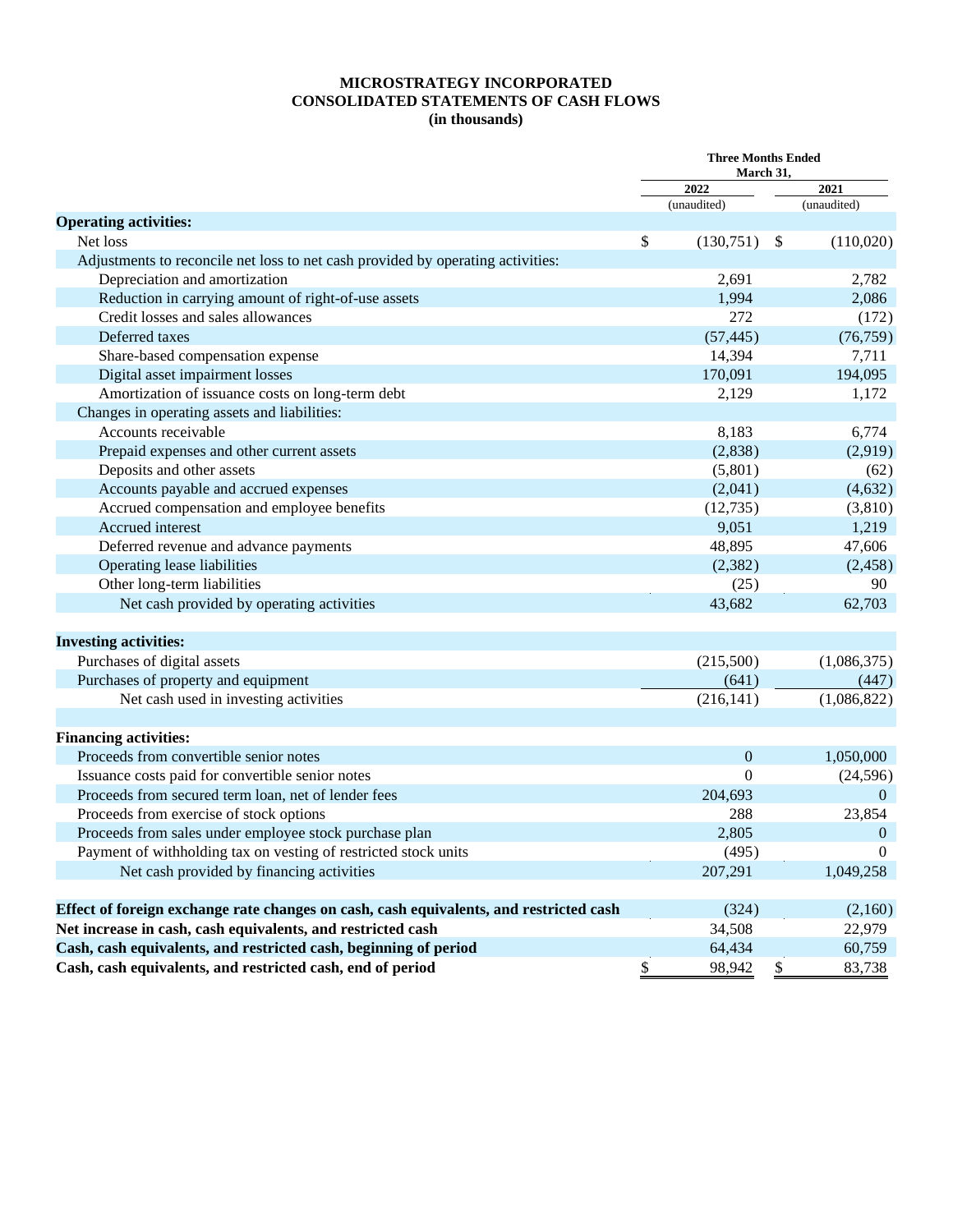### **MICROSTRATEGY INCORPORATED REVENUE AND COST OF REVENUE DETAIL (in thousands)**

|                                                  |               | <b>Three Months Ended</b><br>March 31, |    |             |  |  |  |
|--------------------------------------------------|---------------|----------------------------------------|----|-------------|--|--|--|
|                                                  |               | 2022                                   |    | 2021        |  |  |  |
|                                                  |               | (unaudited)                            |    | (unaudited) |  |  |  |
| <b>Revenues</b>                                  |               |                                        |    |             |  |  |  |
| Product licenses and subscription services:      |               |                                        |    |             |  |  |  |
| Product licenses                                 | $\mathcal{S}$ | 16,513                                 | \$ | 21,280      |  |  |  |
| Subscription services                            |               | 12,845                                 |    | 10,026      |  |  |  |
| Total product licenses and subscription services |               | 29,358                                 |    | 31,306      |  |  |  |
| Product support                                  |               | 67,151                                 |    | 70,649      |  |  |  |
| Other services:                                  |               |                                        |    |             |  |  |  |
| Consulting                                       |               | 21,435                                 |    | 19,711      |  |  |  |
| Education                                        |               | 1,333                                  |    | 1,236       |  |  |  |
| Total other services                             |               | 22,768                                 |    | 20,947      |  |  |  |
| <b>Total revenues</b>                            |               | 119,277                                |    | 122,902     |  |  |  |
|                                                  |               |                                        |    |             |  |  |  |
| <b>Cost of revenues</b>                          |               |                                        |    |             |  |  |  |
| Product licenses and subscription services:      |               |                                        |    |             |  |  |  |
| <b>Product licenses</b>                          |               | 477                                    |    | 488         |  |  |  |
| Subscription services                            |               | 5,410                                  |    | 3,628       |  |  |  |
| Total product licenses and subscription services |               | 5,887                                  |    | 4,116       |  |  |  |
| Product support                                  |               | 5,191                                  |    | 4,812       |  |  |  |
| Other services:                                  |               |                                        |    |             |  |  |  |
| Consulting                                       |               | 13,300                                 |    | 12,332      |  |  |  |
| Education                                        |               | 1,299                                  |    | 1,289       |  |  |  |
| Total other services                             |               | 14,599                                 |    | 13,621      |  |  |  |
| <b>Total cost of revenues</b>                    |               | 25,677                                 |    | 22,549      |  |  |  |
|                                                  |               |                                        |    |             |  |  |  |
| <b>Gross profit</b>                              | \$            | 93,600                                 | \$ | 100,353     |  |  |  |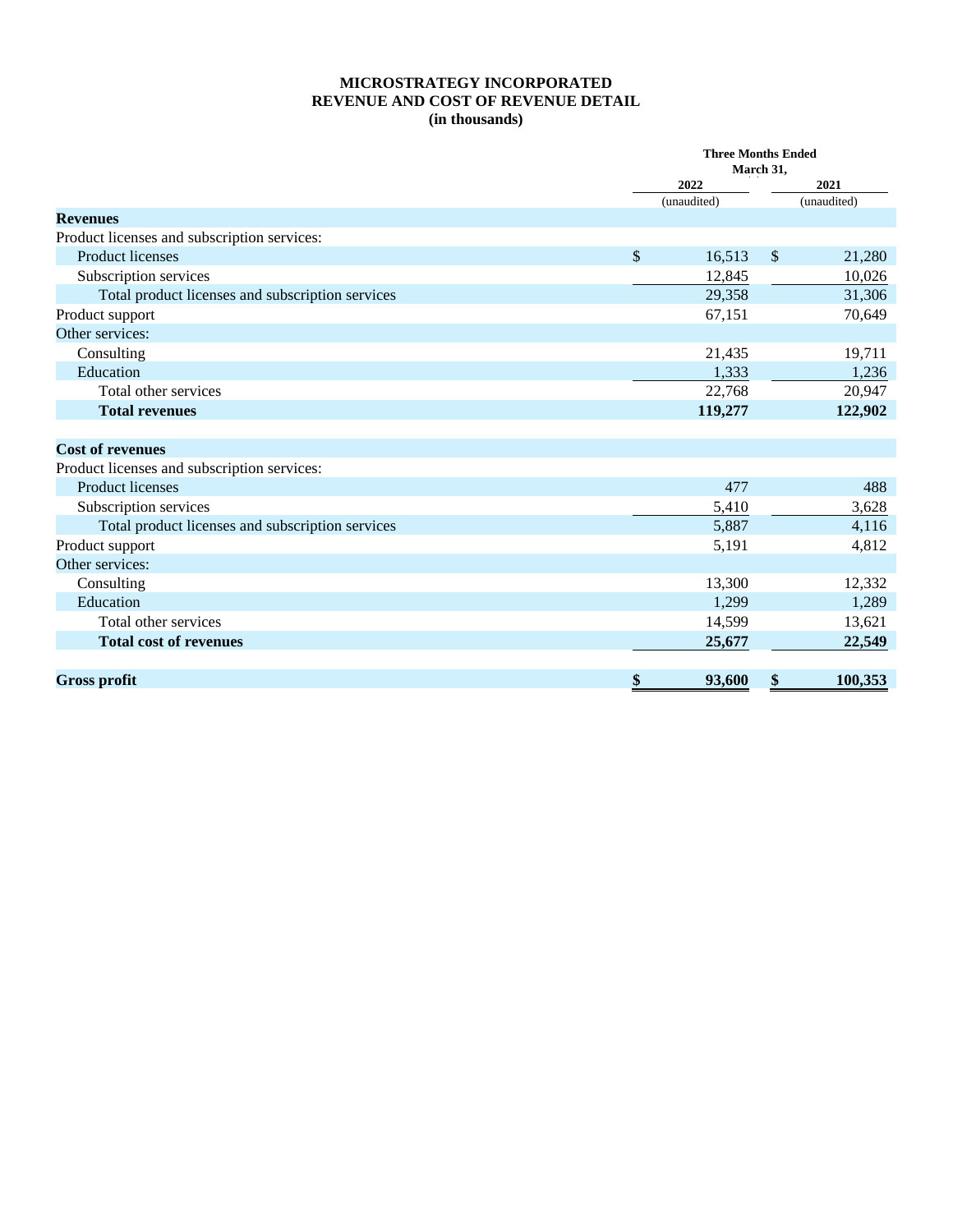# **MICROSTRATEGY INCORPORATED DIGITAL ASSETS – ADDITIONAL INFORMATION ROLLFORWARD OF BITCOIN HOLDINGS**

**(unaudited)**

|                                      | Source of<br><b>Capital Used to</b><br><b>Purchase</b><br><b>Bitcoin</b> |               | <b>Digital Asset</b><br><b>Original Cost</b><br><b>Basis</b><br>(in thousands) |               | <b>Digital Asset</b><br><b>Impairment</b><br><b>Losses</b><br>(in thousands) |     | <b>Digital Asset</b><br><b>Carrying Value</b><br>(in thousands) | Approximate<br>Number of<br><b>Bitcoins Held *</b> | Approximate<br>Average<br><b>Purchase Price</b><br><b>Per Bitcoin</b> |
|--------------------------------------|--------------------------------------------------------------------------|---------------|--------------------------------------------------------------------------------|---------------|------------------------------------------------------------------------------|-----|-----------------------------------------------------------------|----------------------------------------------------|-----------------------------------------------------------------------|
| <b>Balance at December 31, 2020</b>  |                                                                          | \$            | 1,125,000                                                                      | \$            | (70, 698)                                                                    | S   | 1,054,302                                                       | 70,469                                             | \$<br>15,964                                                          |
| Digital asset purchases              | (a)                                                                      |               | 1,086,375                                                                      |               |                                                                              |     | 1,086,375                                                       | 20,857                                             | 52,087                                                                |
| Digital asset impairment losses      |                                                                          |               |                                                                                |               | (194,095)                                                                    |     | (194,095)                                                       |                                                    |                                                                       |
| <b>Balance at March 31, 2021</b>     |                                                                          | \$            | 2,211,375                                                                      | \$            | (264,793)                                                                    | -\$ | 1,946,582                                                       | 91,326                                             | \$<br>24,214                                                          |
| Digital asset purchases              | (b)                                                                      |               | 529,231                                                                        |               |                                                                              |     | 529,231                                                         | 13,759                                             | 38,464                                                                |
| Digital asset impairment losses      |                                                                          |               |                                                                                |               | (424, 774)                                                                   |     | (424, 774)                                                      |                                                    |                                                                       |
| <b>Balance at June 30, 2021</b>      |                                                                          | $\mathbf{\$}$ | 2,740,606                                                                      | <sup>\$</sup> | (689, 567)                                                                   | \$  | 2,051,039                                                       | 105,085                                            | \$<br>26,080                                                          |
| Digital asset purchases              | (c)                                                                      |               | 419,865                                                                        |               |                                                                              |     | 419,865                                                         | 8,957                                              | 46,876                                                                |
| Digital asset impairment losses      |                                                                          |               |                                                                                |               | (65, 165)                                                                    |     | (65, 165)                                                       |                                                    |                                                                       |
| <b>Balance at September 30, 2021</b> |                                                                          | \$            | 3,160,471                                                                      | \$            | (754, 732)                                                                   | \$  | 2,405,739                                                       | 114,042                                            | \$<br>27,713                                                          |
| Digital asset purchases              | (d)                                                                      |               | 591,058                                                                        |               |                                                                              |     | 591,058                                                         | 10,349                                             | 57,113                                                                |
| Digital asset impairment losses      |                                                                          |               |                                                                                |               | (146, 587)                                                                   |     | (146, 587)                                                      |                                                    |                                                                       |
| <b>Balance at December 31, 2021</b>  |                                                                          | $\mathbf{\$}$ | 3,751,529                                                                      | <sup>\$</sup> | (901,319)                                                                    | -S  | 2,850,210                                                       | 124.391                                            | \$<br>30,159                                                          |
| Digital asset purchases              | (e)                                                                      |               | 215,500                                                                        |               |                                                                              |     | 215,500                                                         | 4,827                                              | 44,645                                                                |
| Digital asset impairment losses      |                                                                          |               |                                                                                |               | (170,091)                                                                    |     | (170,091)                                                       |                                                    |                                                                       |
| <b>Balance at March 31, 2022</b>     |                                                                          | \$            | 3,967,029                                                                      | \$            | (1,071,410)                                                                  | \$  | 2,895,619                                                       | 129,218                                            | \$<br>30,700                                                          |

\*MicroStrategy owns and has purchased bitcoins both directly and indirectly through its wholly-owned subsidiary, MacroStrategy. References to MicroStrategy below refer to MicroStrategy and its subsidiaries on a consolidated basis.

- (a) In the first quarter of 2021, MicroStrategy purchased bitcoin using \$1.026 billion in net proceeds from its issuance of its 0% Convertible Senior Notes due 2027 (the "2027 Convertible Notes" and, together with the 0.750% Convertible Senior Notes due 2025, the "Convertible Notes") and excess cash.
- (b) In the second quarter of 2021, MicroStrategy purchased bitcoin using \$487.2 million in net proceeds from its issuance of its 6.125% Senior Secured Notes due 2028 and excess cash.
- (c) In the third quarter of 2021, MicroStrategy purchased bitcoin using \$399.5 million in net proceeds from its sale of 555,179 shares of class A common stock offered under an Open Market Sale Agreement (the "Open Market Sale Agreement") with Jefferies LLC, as agent, and excess cash.
- (d) In the fourth quarter of 2021, MicroStrategy purchased bitcoin using \$591.0 million in net proceeds from its sale of 858,588 shares of class A common stock offered under the Open Market Sale Agreement and excess cash.
- (e) In the first quarter of 2022, MicroStrategy purchased bitcoin using \$190.5 million of the net proceeds from the issuance of the 2025 Secured Term Loan and excess cash.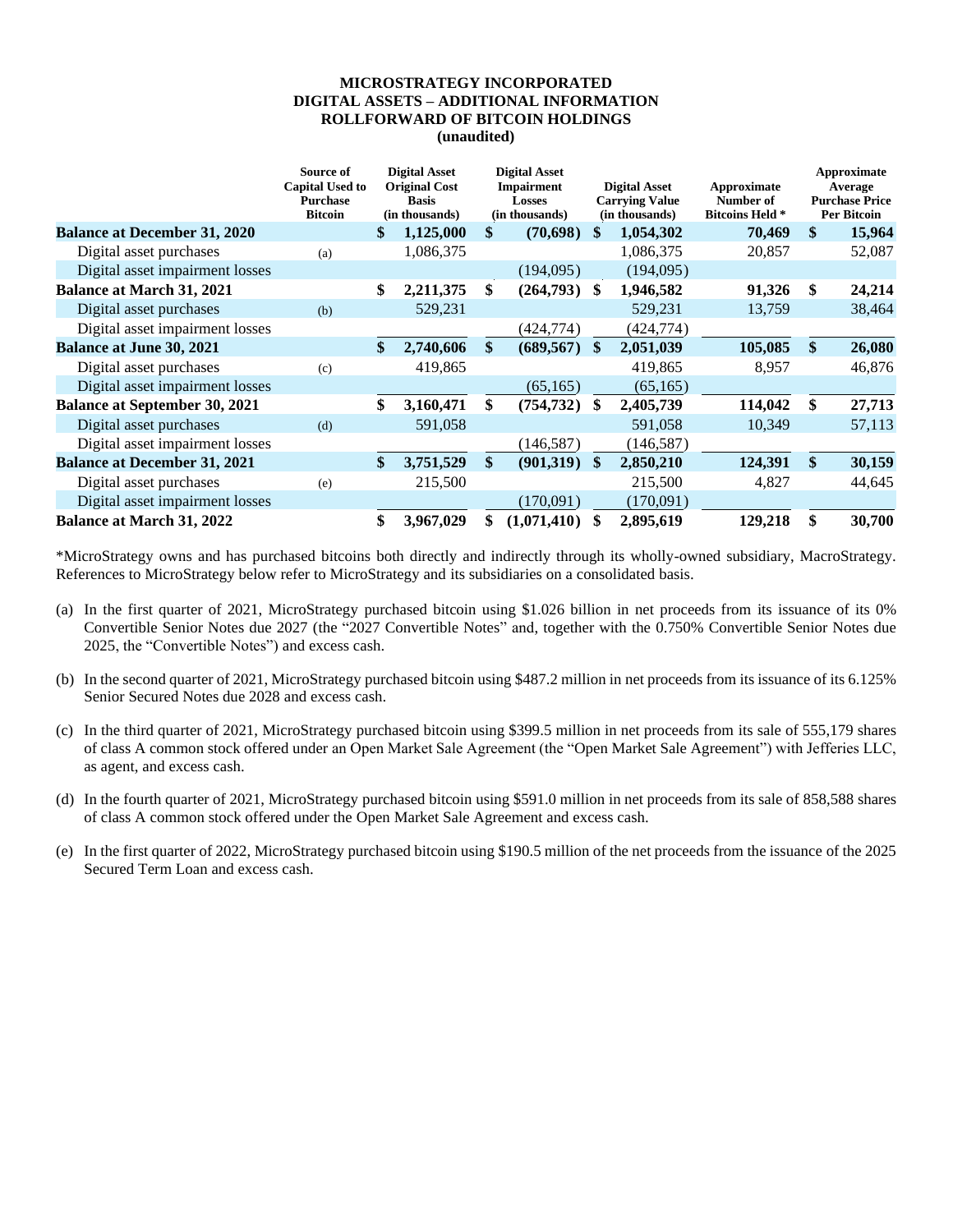# **MICROSTRATEGY INCORPORATED DIGITAL ASSETS – ADDITIONAL INFORMATION MARKET VALUE OF BITCOIN HOLDINGS**

**(unaudited)** 

|                    | Approximate<br>Number of<br><b>Bitcoins Held</b><br>at End of<br>Ouarter <sup>*</sup> | Lowest<br><b>Market Price</b><br><b>Per Bitcoin</b><br>During<br><b>Ouarter</b><br>(a) | <b>Market Value</b><br>of Bitcoin<br><b>Held at End of</b><br><b>Ouarter Using</b><br>Lowest<br><b>Market Price</b><br>(in thousands)<br>(b) | <b>Highest</b><br><b>Market Price</b><br><b>Per Bitcoin</b><br><b>During</b><br><b>Ouarter</b><br>(c) | <b>Market Value</b><br>of Bitcoin<br><b>Held at End of</b><br><b>Ouarter Using</b><br><b>Highest</b><br><b>Market Price</b><br>(in thousands)<br>(d) | <b>Market Price</b><br>Per Bitcoin at<br>End of<br><b>Ouarter</b><br>(e) | <b>Market Value</b><br>of Bitcoin<br><b>Held at End of</b><br><b>Ouarter Using</b><br>Ending<br><b>Market Price</b><br>(in thousands)<br>(f) |
|--------------------|---------------------------------------------------------------------------------------|----------------------------------------------------------------------------------------|----------------------------------------------------------------------------------------------------------------------------------------------|-------------------------------------------------------------------------------------------------------|------------------------------------------------------------------------------------------------------------------------------------------------------|--------------------------------------------------------------------------|----------------------------------------------------------------------------------------------------------------------------------------------|
| December 31, 2020  | 70,469                                                                                | 10,363.76<br><sup>\$</sup>                                                             | 730,324<br>\$.                                                                                                                               | \$29,321.90                                                                                           | \$2,066,285                                                                                                                                          | \$29,181.00                                                              | \$2,056,356                                                                                                                                  |
| March 31, 2021     | 91,326                                                                                | \$27,678.00                                                                            | \$2,527,721                                                                                                                                  | \$61,788.45                                                                                           | \$ 5,642,892                                                                                                                                         | \$58,601.28                                                              | \$5,351,820                                                                                                                                  |
| June 30, 2021      | 105,085                                                                               | \$28,800.00                                                                            | \$3,026,448                                                                                                                                  | \$64,899.00                                                                                           | \$6,819,911                                                                                                                                          | \$34,763.47                                                              | \$3,653,119                                                                                                                                  |
| September 30, 2021 | 114,042                                                                               | \$29,301.56                                                                            | \$3,341,609                                                                                                                                  | \$52,944.96                                                                                           | \$6,037,949                                                                                                                                          | \$43,534.56                                                              | \$4,964,768                                                                                                                                  |
| December 31, 2021  | 124.391                                                                               | \$42,333.00                                                                            | \$5,265,844                                                                                                                                  | \$69,000.00                                                                                           | \$8,582,979                                                                                                                                          | \$45,879.97                                                              | \$5,707,055                                                                                                                                  |
| March 31, 2022     | 129.218                                                                               | \$ 32,933.33                                                                           | \$4,255,579                                                                                                                                  | \$48,240.00                                                                                           | \$6,233,476                                                                                                                                          | \$45,602.79                                                              | 5,892,701<br>\$.                                                                                                                             |

\*MicroStrategy owns and has purchased bitcoins both directly and indirectly through its wholly-owned subsidiary, MacroStrategy. References to MicroStrategy below refer to MicroStrategy and its subsidiaries on a consolidated basis.

- (a) The "Lowest Market Price Per Bitcoin During Quarter" represents the lowest market price for one bitcoin reported on the Coinbase exchange during the respective quarter, without regard to when MicroStrategy purchased any of its bitcoin.
- (b) The "Market Value of Bitcoin Held at End of Quarter Using Lowest Market Price" represents a mathematical calculation consisting of the lowest market price for one bitcoin reported on the Coinbase exchange during the respective quarter multiplied by the number of bitcoins held by MicroStrategy at the end of the applicable period.
- (c) The "Highest Market Price Per Bitcoin During Quarter" represents the highest market price for one bitcoin reported on the Coinbase exchange during the respective quarter, without regard to when MicroStrategy purchased any of its bitcoin.
- (d) The "Market Value of Bitcoin Held at End of Quarter Using Highest Market Price" represents a mathematical calculation consisting of the highest market price for one bitcoin reported on the Coinbase exchange during the respective quarter multiplied by the number of bitcoins held by MicroStrategy at the end of the applicable period.
- (e) The "Market Price Per Bitcoin at End of Quarter" represents the market price of one bitcoin on the Coinbase exchange at 4:00 p.m. Eastern Time on the last day of the respective quarter.
- (f) The "Market Value of Bitcoin Held at End of Quarter Using Ending Market Price" represents a mathematical calculation consisting of the market price of one bitcoin on the Coinbase exchange at 4:00 p.m. Eastern Time on the last day of the respective quarter multiplied by the number of bitcoins held by MicroStrategy at the end of the applicable period.

The amounts reported as "Market Value" in the above table represent only a mathematical calculation consisting of the price for one bitcoin reported on the Coinbase exchange (MicroStrategy's principal market for bitcoin) in each scenario defined above multiplied by the number of bitcoins held by MicroStrategy at the end of the applicable period. The SEC has previously stated that there has not been a demonstration that (i) bitcoin and bitcoin markets are inherently resistant to manipulation or that the spot price of bitcoin may not be subject to fraud and manipulation; and (ii) adequate surveillance-sharing agreements with bitcoin-related markets are in place, as bitcoinrelated markets are either not significant, not regulated, or both. Accordingly, the Market Value amounts reported above may not accurately represent fair market value, and the actual fair market value of MicroStrategy's bitcoin may be different from such amounts and such deviation may be material. Moreover, (i) the bitcoin market historically has been characterized by significant volatility in price, limited liquidity and trading volumes compared to sovereign currencies markets, relative anonymity, a developing regulatory landscape, potential susceptibility to market abuse and manipulation, and various other risks that are, or may be, inherent in its entirely electronic, virtual form and decentralized network and (ii) MicroStrategy may not be able to sell its bitcoins at the Market Value amounts indicated above, at the market price as reported on the Coinbase exchange (its principal market) on the date of sale, or at all.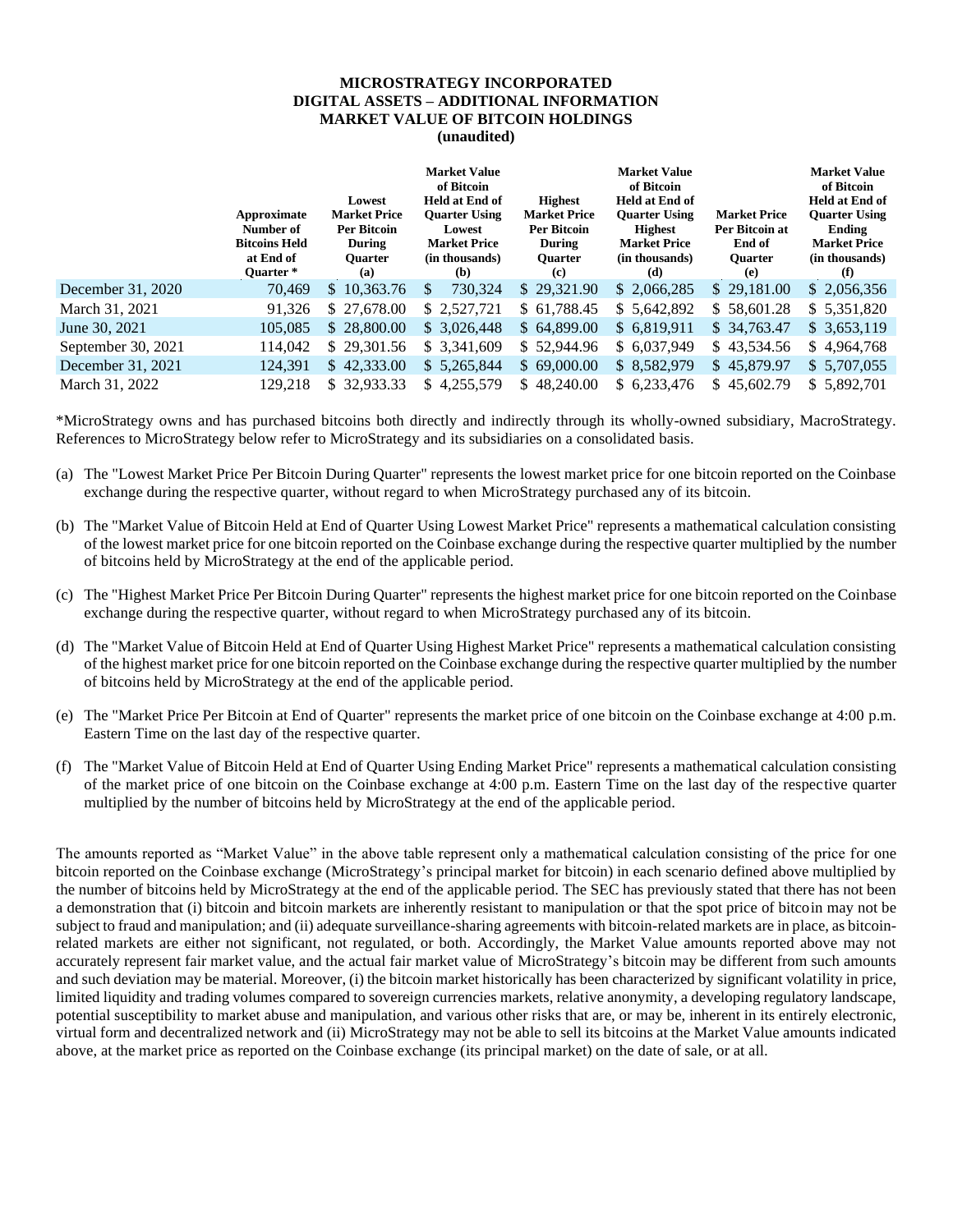## **MICROSTRATEGY INCORPORATED RECONCILIATION OF GAAP TO NON-GAAP MEASURES LOSS FROM OPERATIONS (in thousands)**

|                                                         | <b>Three Months Ended</b> |      |             |  |  |  |
|---------------------------------------------------------|---------------------------|------|-------------|--|--|--|
|                                                         | March 31,                 |      |             |  |  |  |
|                                                         | 2022                      | 2021 |             |  |  |  |
|                                                         | (unaudited)               |      | (unaudited) |  |  |  |
| <b>Reconciliation of non-GAAP loss from operations:</b> |                           |      |             |  |  |  |
| Loss from operations                                    | \$<br>(169,960)           |      | (183, 152)  |  |  |  |
| Share-based compensation expense                        | 14,394                    |      | 7,711       |  |  |  |
| Non-GAAP loss from operations                           | (155,566)                 |      | (175, 441)  |  |  |  |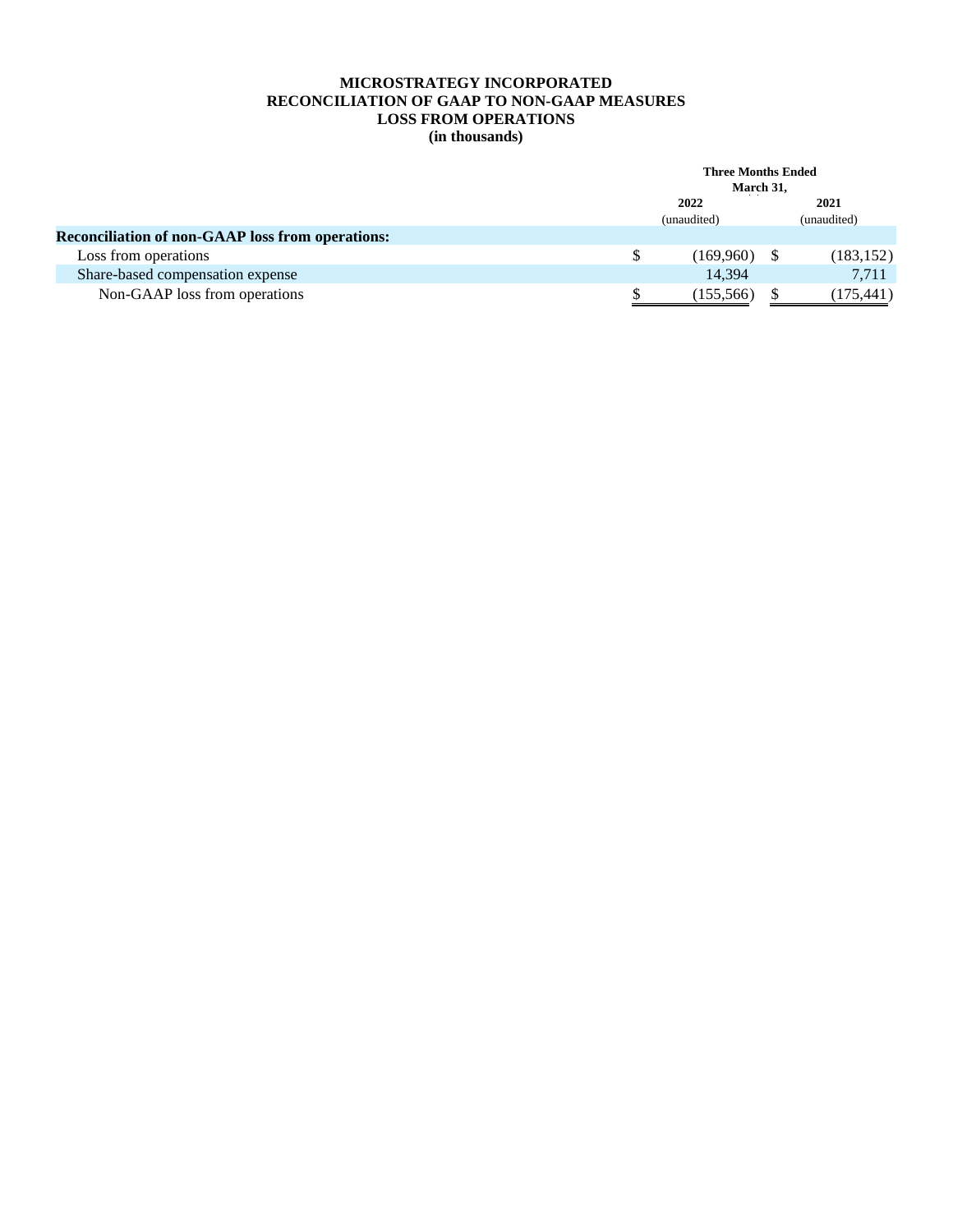### **MICROSTRATEGY INCORPORATED RECONCILIATION OF GAAP TO NON-GAAP MEASURES NET LOSS AND DILUTED LOSS PER SHARE (in thousands, except per share data)**

|                                                                                       | <b>Three Months Ended</b><br>March 31, |      |             |
|---------------------------------------------------------------------------------------|----------------------------------------|------|-------------|
|                                                                                       | 2022                                   |      | 2021        |
|                                                                                       | (unaudited)                            |      | (unaudited) |
| <b>Reconciliation of non-GAAP net loss:</b>                                           |                                        |      |             |
| Net loss                                                                              | \$<br>(130,751)                        | - \$ | (110,020)   |
| Share-based compensation expense                                                      | 14,394                                 |      | 7,711       |
| Interest expense arising from amortization of debt issuance costs                     | 2,129                                  |      | 1,172       |
| Income tax effects $(1)$                                                              | (3, 444)                               |      | (23, 737)   |
| Non-GAAP net loss                                                                     | (117,672)                              |      | (124, 874)  |
|                                                                                       |                                        |      |             |
| Reconciliation of non-GAAP diluted loss per share (2):                                |                                        |      |             |
| Diluted loss per share                                                                | \$<br>(11.58)                          | - \$ | (11.40)     |
| Share-based compensation expense (per diluted share)                                  | 1.28                                   |      | 0.80        |
| Interest expense arising from amortization of debt issuance costs (per diluted share) | 0.19                                   |      | 0.12        |
| Income tax effects (per diluted share)                                                | (0.31)                                 |      | (2.46)      |
| Non-GAAP diluted loss per share                                                       | \$<br>(10.42)                          |      | (12.94)     |

(1) Income tax effects reflect the net tax effects of share-based compensation expense, which includes tax benefits on exercises of stock options and vesting of share-settled restricted stock units, and interest expense for amortization of debt issuance costs.

(2) For reconciliation purposes, the non-GAAP diluted earnings (loss) per share calculations use the same weighted average shares outstanding as that used in the GAAP diluted earnings (loss) per share calculations for the same period. For example, in periods of GAAP net loss, otherwise dilutive potential shares of common stock from MicroStrategy's share-based compensation arrangements and Convertible Notes are excluded from the GAAP diluted loss per share calculation as they would be antidilutive, and therefore are also excluded from the non-GAAP diluted earnings or loss per share calculation.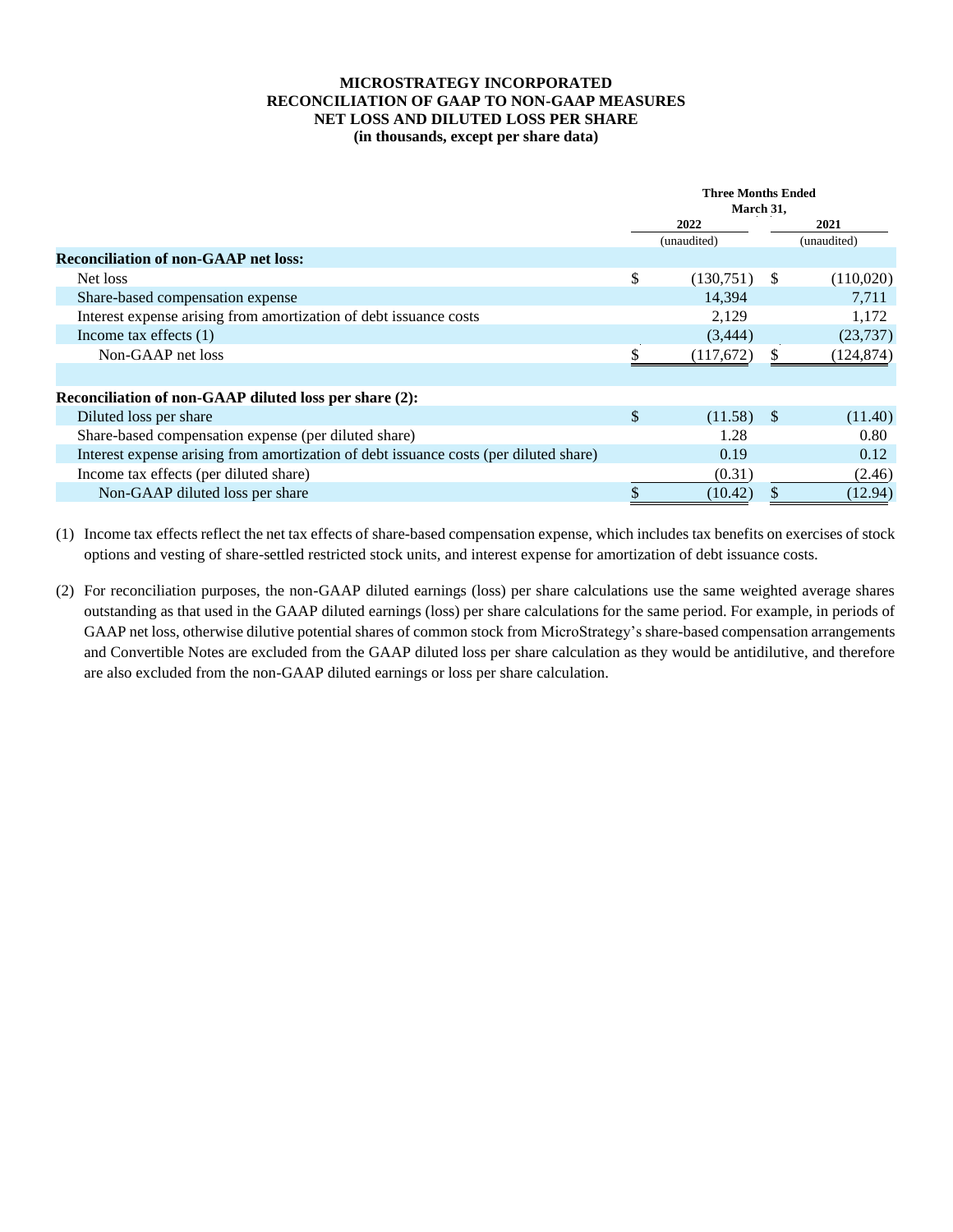# **MICROSTRATEGY INCORPORATED RECONCILIATION OF GAAP TO NON-GAAP MEASURES CONSTANT CURRENCY**

# **(in thousands)**

|                                                     | <b>Three Months Ended</b><br>March 31,<br>(unaudited)<br>$\alpha = \alpha = -\alpha$ .<br>All Arrest |    |                                                                            |  |                                                       |               |                     |                                   |                                                                            |  |
|-----------------------------------------------------|------------------------------------------------------------------------------------------------------|----|----------------------------------------------------------------------------|--|-------------------------------------------------------|---------------|---------------------|-----------------------------------|----------------------------------------------------------------------------|--|
|                                                     | <b>GAAP</b><br>2022                                                                                  |    | Foreign<br><b>Currency</b><br><b>Exchange</b><br>Rate Impact $(1)$<br>2022 |  | <b>Non-GAAP</b><br>Constant<br>Currency $(2)$<br>2022 |               | <b>GAAP</b><br>2021 | GAAP $%$<br><b>Change</b><br>2022 | <b>Non-GAAP</b><br>Constant<br><b>Currency</b><br>$%$ Change $(3)$<br>2022 |  |
| <b>Revenues</b>                                     |                                                                                                      |    |                                                                            |  |                                                       |               |                     |                                   |                                                                            |  |
| <b>Product licenses</b>                             | \$<br>16,513                                                                                         | \$ | $(488)$ \$                                                                 |  | 17,001                                                | <sup>\$</sup> | 21,280              | $-22.4%$                          | $-20.1%$                                                                   |  |
| Subscription services                               | 12.845                                                                                               |    | (205)                                                                      |  | 13,050                                                |               | 10.026              | 28.1%                             | 30.2%                                                                      |  |
| Total product licenses and<br>subscription services | 29,358                                                                                               |    | (693)                                                                      |  | 30,051                                                |               | 31,306              | $-6.2%$                           | $-4.0\%$                                                                   |  |
| Product support                                     | 67,151                                                                                               |    | (1,699)                                                                    |  | 68.850                                                |               | 70.649              | $-5.0\%$                          | $-2.5%$                                                                    |  |
| Other services                                      | 22.768                                                                                               |    | (802)                                                                      |  | 23,570                                                |               | 20,947              | 8.7%                              | 12.5%                                                                      |  |
| <b>Total revenues</b>                               | 119,277                                                                                              |    | (3.194)                                                                    |  | 122.471                                               |               | 122,902             | $-2.9\%$                          | $-0.4\%$                                                                   |  |

(1) The "Foreign Currency Exchange Rate Impact" reflects the estimated impact of fluctuations in foreign currency exchange rates on international revenues. It shows the increase (decrease) in international revenues from the same period in the prior year, based on comparisons to the prior year quarterly average foreign currency exchange rates. The term "international" refers to operations outside of the United States and Canada.

(2) The "Non-GAAP Constant Currency" reflects the current period GAAP amount, less the Foreign Currency Exchange Rate Impact.

(3) The "Non-GAAP Constant Currency % Change" reflects the percentage change between the current period Non-GAAP Constant Currency amount and the GAAP amount for the same period in the prior year.